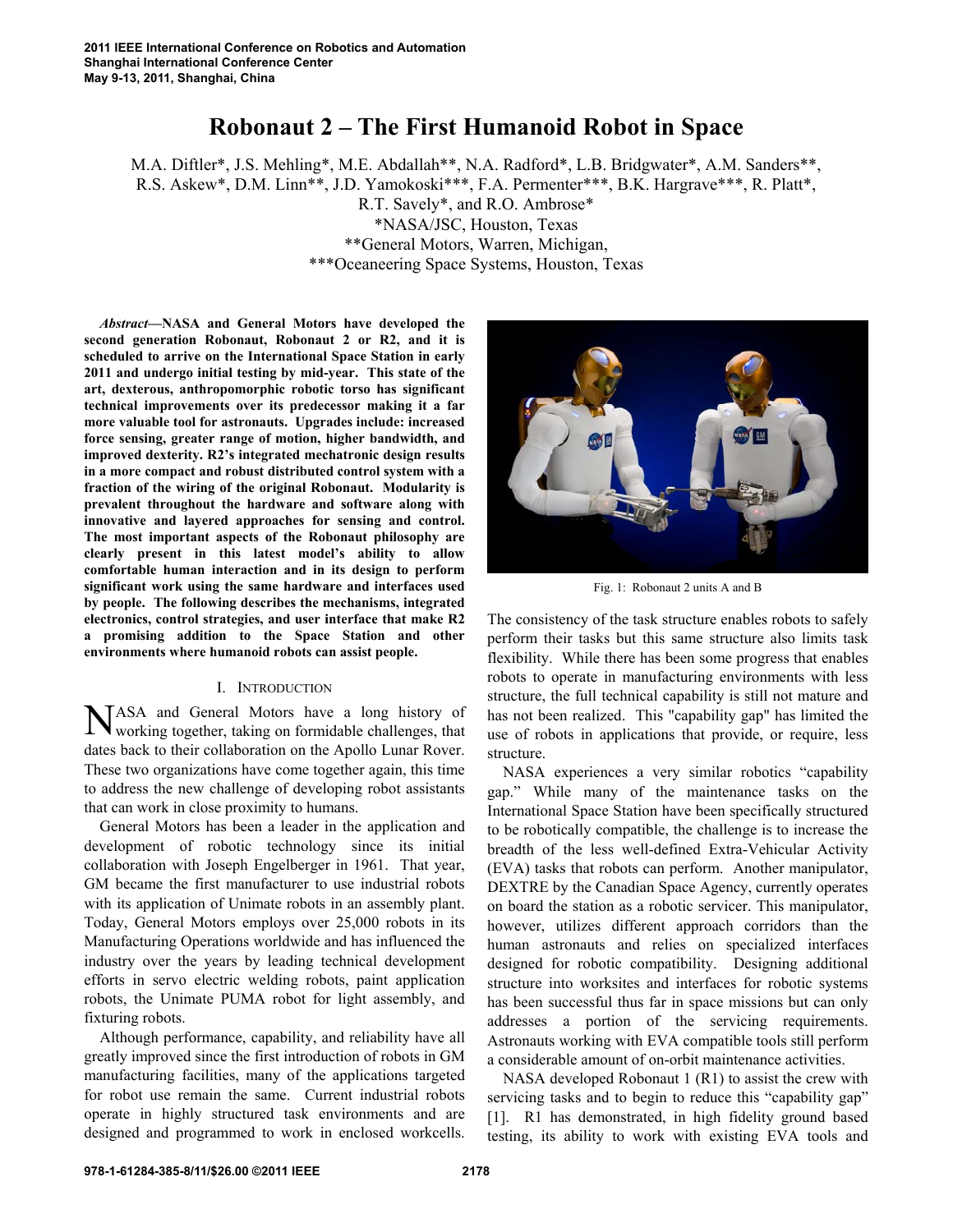interfaces. Anthropomorphic robots, like R1, are well suited for applications in less structured, human environments and they are fully expected to reduce the work load on EVA crew members by performing routine maintenance, assisting the crew before, during, and after EVA, and serving in a rapid response capacity.

NASA's success in developing and demonstrating R1's capabilities attracted the attention of General Motors. GM approached NASA in 2006 as part of a worldwide review of humanoid robotics, searching for new technologies that would help their skilled workforce improve product quality and manufacturing assembly processes. NASA's expertise in systems specifically designed to assist astronauts and GM's desire for safe and flexible robots made the two organizations ideal partners with a shared vision of the enormous benefits to be gained from a robust, anthropomorphic robotic system that can relieve humans, be they factory workers or astronauts, from dangerous, ergonomically stressful, or difficult activities.

NASA and GM are not alone in this vision and in addition to R1, many anthropomorphic robotic systems being developed around the world show that this technology is within reach. Impressive legged humanoids have shown that robots can move about in unstructured environments [2][3]. Robots with multi-degree-of-freedom hands are able to interact with a wide array of objects [4][5] and humanoids with highly dexterous upper bodies have demonstrated the manipulation of everyday objects designed for humans [6].

To achieve the desired performance improvements and the resulting benefits in a next generation humanoid, Robonaut 2 (R2) required a number of significant advancements over its predecessor's electromechanical design, sensing integration, controls strategy, and user interface. At the heart of these advancements are technologies and approaches that allow for increased speed, strength, and dexterity while not sacrificing, and in fact improving upon, a system design that is compatible with direct human interaction.

# II. MECHATRONIC DESIGN

With 42 independent degrees-of-freedom (DOF's) and over 350 sensors, Robonaut 2, shown in Fig. 1, is an impressive example of mechatronic integration. Encompassing two 7-DOF arms, two 12-DOF hands, a 3- DOF neck and a single DOF waist, the system includes 50 actuators with collocated, low-level joint controllers embedded throughout. The system also integrates built-in computing and power conversion inside its backpack and torso.

Prior experience with Robonaut 1 and other robots developed at NASA demonstrated a direct correlation between the overall wire count in a robotic system and the reliability of said system. Thus, the avionic architecture for Robonaut 2 was designed around one central theme – the reduction of conductor count, specifically of those that cross

degrees-of-freedom. Focusing on this point is the key to integrating the actuator and sensor dense subsystems of Robonaut 2 into a reliable and robust humanoid.

In order to achieve this goal, a new communication scheme was required. Whereas R1 relied on a point to point RS-485 communication architecture requiring over 100 conductors in each main arm cable, Robonaut 2 has a distributed processing architecture that utilizes a high speed serial communication network. This custom protocol implemented on a Multi-drop Low Voltage Differential Signal (MLVDS) physical layer achieves bus speeds of 50 Mbit/s. When coupled with the robot's bussed power configuration this architecture limits each arm's main bus cable to only 16 conductors. This manageable number is run through each joint, internal to the arm, protecting the cable from inadvertent damage and the environment.



Fig. 2: Custom torsion springs from the R2 series elastic actuators

# *A. Arms*

Robonaut 2, like its predecessor, uses brushless DC motors, harmonic drive gear reductions, and electromagnetic failsafe brakes as the building blocks for the power and torque dense actuators in the robot's human-scale, 5 degreeof-freedom upper arms. The use of series elastic actuation, however, differentiates R2 from previous designs. Developed initially with legged robots in mind, series elastic actuators (SEA's) have been shown to provide improved shock tolerance, beneficial energy storage capacity, and a means for accurate and stable force control [7]. Not surprisingly, these features are of interest to the manipulation community as well, where humanoid robot arms have also been designed with passive compliance in their actuation [8]. Robonaut 2's series elastic arms do not sacrifice strength, or payload capacity, to achieve fine torque sensing at each of its joints. This is made possible by the custom planar torsion springs that are integrated into each arm actuator and the two 19 bit absolute angular position sensors that measure each spring's deflection. Shown in Fig. 2, these springs are uniquely sized for each arm joint and are capable of elastic deformation across the full range of their actuators' continuous torques. This gives Robonaut 2 the fine force resolution to implement a variety of impedance control objectives while still enabling the robot to handle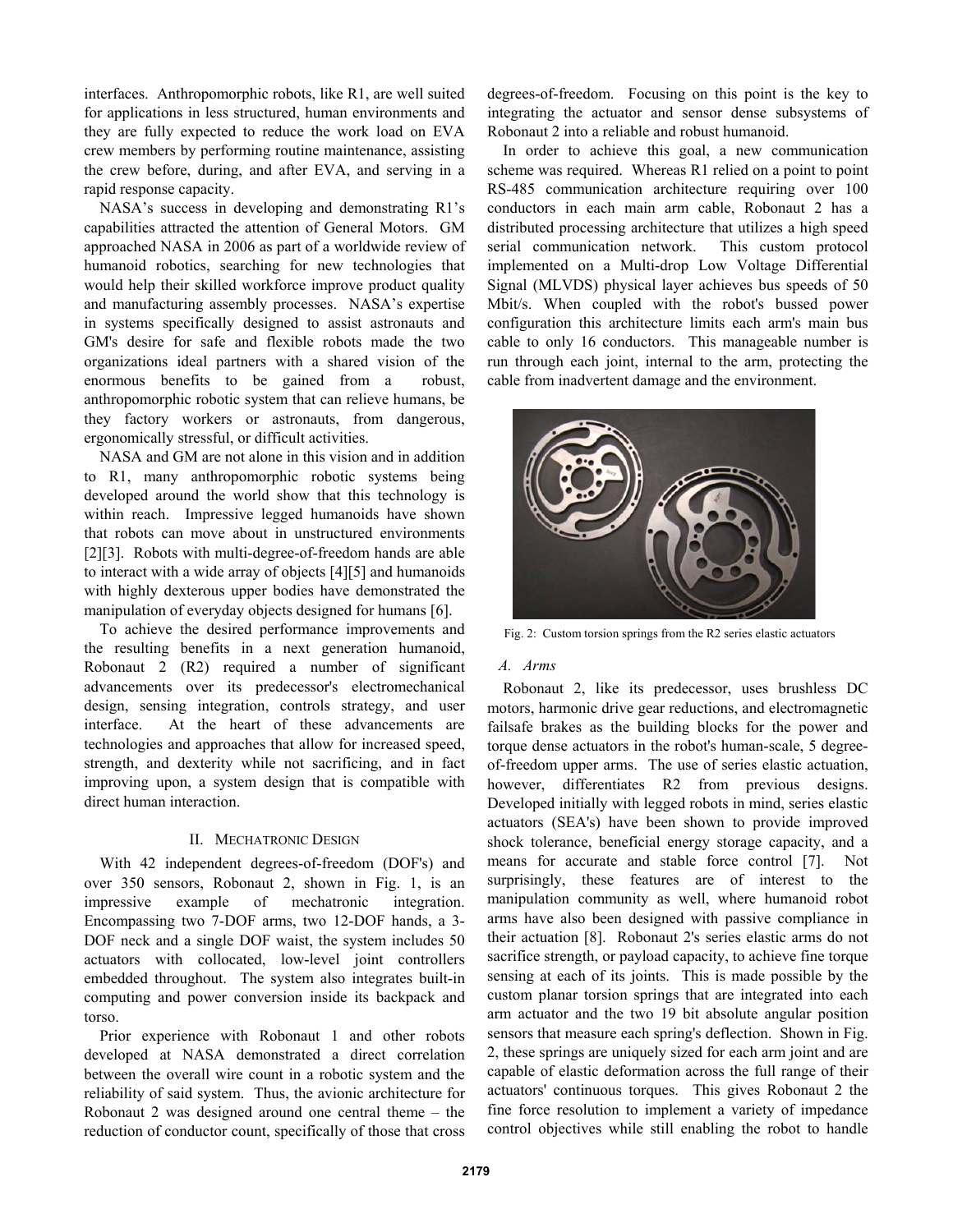significant human-scale payloads, as seen in Fig. 3.



Fig. 3: Robonaut 2 lifting 20 lbs at full extension

To achieve R2's strength, its arm speeds of over 2 m/s, and the data processing required for the robot's many sensors and control modes, a considerable amount of capability has been distributed to the low level joint controllers embedded in each of the arm joints. These highly integrated controllers, termed Superdrivers, serve as the workhorse of the upper arm motion control strategy. They consist of an FPGA based controller with an embedded PowerPC processor and programmable logic that is coupled with a 3 phase brushless DC inverter bridge. The Superdriver performs motor commutation and current control, serialization and de-serialization of joint data and commands, sensor processing, and control of the arm's series elastic actuators. The embedded processor runs these control loops at 10KHz while the programmable logic is used for the MLVDS communication scheme and motor commutation, which can be either six-step or space vector. Additionally, the SEA control loop can be configured locally to accept either position or torque commands.

Because they are collocated with each actuator, the Superdrivers provide a streamlined and reliable means of interfacing with all of the analog and digital sensors at each joint. These measurements include readings of the three motor phase currents, the motor bus current, joint temperatures, incremental motor position, and the two absolute position sensors integrated in each SEA to provide both spring deflection and output joint position.

Every Superdriver printed circuit board is integrated into the overall upper-arm joint design in a true mechatronic sense. Each board plugs into its corresponding joint with two blind mate connectors to provide a clean and robust interface that prevents stress on any of the joint wiring, limiting life and fatigue related failures, while also allowing for easy access for routine upgrades, maintenance, or repairs.

## *B. Hands*

The Robonaut 2 hand and forearm, shown in Fig. 4, are designed to improve upon the approximation of human hand capabilities achieved by its predecessor, Robonaut 1 [9]. The five fingered, 12 DOF hand and the forearm, which houses two wrist degrees-of-freedom, form a completely self-contained unit. The 18 motors and 8 circuit boards required for these 14 DOF's are packaged inside the forearm and only power and communication from the upper-arm is needed. This makes the Robonaut 2 hand both an important subsystem of the full humanoid robot and a modular, extremely dexterous, stand alone end-effector in its own right. The R2 hand has the capability to manipulate a large set of EVA tools, conventional hand tools, and soft goods.

As seen in Fig. 5, the fingers are divided into a dexterous set used for manipulation and a grasping set used to maintain stable grasps while working with large tools. The dexterous set consists of two, three DOF fingers (the index and middle) and a four-DOF opposable thumb. The grasping set consists of two, one DOF fingers (the ring and little finger). All fingers are shock-mounted within the palm, giving the hand rugged grasping options.



Fig. 4: CAD model of the Robonaut 2 hand and forearm



Fig. 5: Robonaut 2 finger groupings

The performance of the Robonaut 2 hand is measured by its ability to emulate Cutkosky's grasp taxonomy [10]. While the Robonaut 1 hand could only emulate about 50% of these grasps, improvements made in the Robonaut 2 hand allow for successful grasps across 90% of the taxonomy. Fig. 6 shows the Robonaut 2 hand in the Cutkosky grasps. The increase in capability of the hand comes primarily from advancements made in the thumb design. The four DOF R2 thumb, optimized to achieve a very human kinematic layout, is the same scale as a human thumb. The design also provides the thumb with significantly greater strength than the opposing fingers.

With the actuators remotely packaged in the forearm, the fingers are driven by a tendon-conduit transmission. Each of the dexterous fingers, with *n* DOF's, is driven by *n*+1 tendons in a coupled configuration that allows for this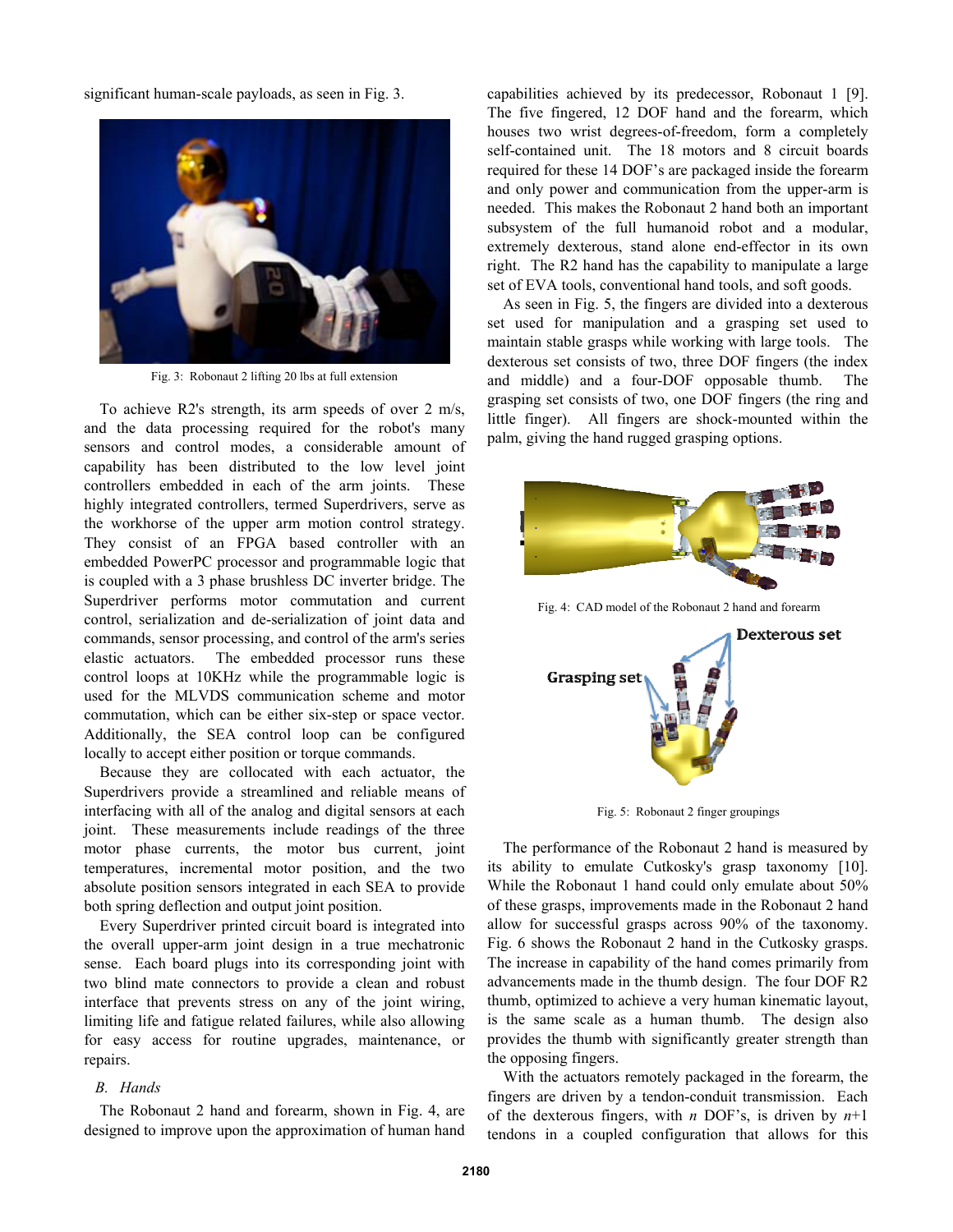

Fig. 6: Robonaut 2's emulation of Cutkosky's Grasp Taxonomy

minimal set of actuators [11]. Tension sensors for each tendon are embedded in the palm. These sensors allow for the force control of the fingers, given the redundant network of tendons. In addition, each finger phalange is designed to mount a custom six-axis load cell [12], for a total of 14 in the hand. These sensors provide all six axes of force and moment, allowing for measurement of external contact forces as well as shear force and slippage of objects held by  $R<sub>2</sub>$ 

Continuing the theme of minimal wire count, only 6 conductors, housed in a single connector, pass from the upper arm to the power and data distribution and processing electronics of the forearm. Once inside the forearm, there are two different types of control boards. At the top level is a single forearm controller that communicates via MLVDS with the robot's central IO processor and serves as a supervisor and controller over six motor controller boards. These motor controller boards each interface to and drive three of the lower arm's 18 motors. They are equipped with phase current sensing and the ability to set continuous current limits to protect against excessive force or thermal load on the actuators.

## III. CONTROL STRATEGY

### *A. Implementation*

The control software for Robonaut 2 is a multi-threaded application spread across two PowerPC processors in a Compact PCI chassis. The application code developed in ControlShell<sup>R</sup> runs on the VxWorks<sup>R</sup> operating system. The first processor handles the collection and high-level processing of sensor information from the embedded joint controller network. It also oversees an extensive safety system evaluating the kinematics and force levels in the system. The second processor implements the desired control law and computes the robot's kinematics. Sensor data and computed quantities are shared between the two processors via a shared memory region through the PCI

backplane. The central processors pass down desired joint commands to the Superdrivers and the forearm controller where the embedded processors implement the aforementioned 10 kHz torque or position control loops.

# *B. Architecture*

The Robonaut 2 controls architecture provides an impedance based control system with great flexibility. The concept of impedance control provides for robust interaction with the environment, while allowing for both motion and force control objectives [13]. The architecture implemented in R2 allows for multiple, prioritized tasks that can control the robot with respect to different spaces and different nodes of interest in the kinematic tree. At the heart of this framework is an impedance law with two hierarchical relations: an operational-space impedance as the top priority and a joint-space impedance as a second priority. Multiple such laws can be implemented hierarchically.

The primary operational space relation can be defined with respect to any of a number of possible nodes in the kinematic tree, and it can be defined with respect to the linear and/or angular motion. Given the task definition, the relevant kinematics are generated in real-time for all joints upstream of the selected node in the kinematic chain. The waist joint can be optionally included in the kinematic chain, allowing the arms to be controlled either independently or integrated for whole-body motion. In addition, a PID force control objective can preempt the primary operational space relation to create a hybrid force/impedance control behavior in the operational space.

The secondary joint-space impedance relation governs the joint motion lying in the null-space of the primary task, including the joints downstream of the selected node. It can also serve as the primary task and fully govern all arm joints.

The net effect of this architecture is to provide a system that can handle diverse assembly tasks while interacting robustly with the environment. Different force or position objectives can be commanded to the robot with respect to different points on its arm, while the redundant DOF's can be commanded to maximize range or avoid obstacles.

## *C. Arm Control Law*

The dual-priority control described in the previous subsection is defined as follows. First, consider the equations of motion for the full system of manipulators.

$$
M\ddot{q} + c + g - \tau_e = \tau \tag{1}
$$

*M* is the joint-space inertia matrix, *q* is the column matrix of joint angles, *c* is the column matrix of Coriolis and centripetal generalized forces, *g* is the column matrix of gravitational generalized forces, and  $\tau$  and  $\tau_e$  are the column matrices of actuated and external torques, respectively.

Second, consider the desired closed-loop impedance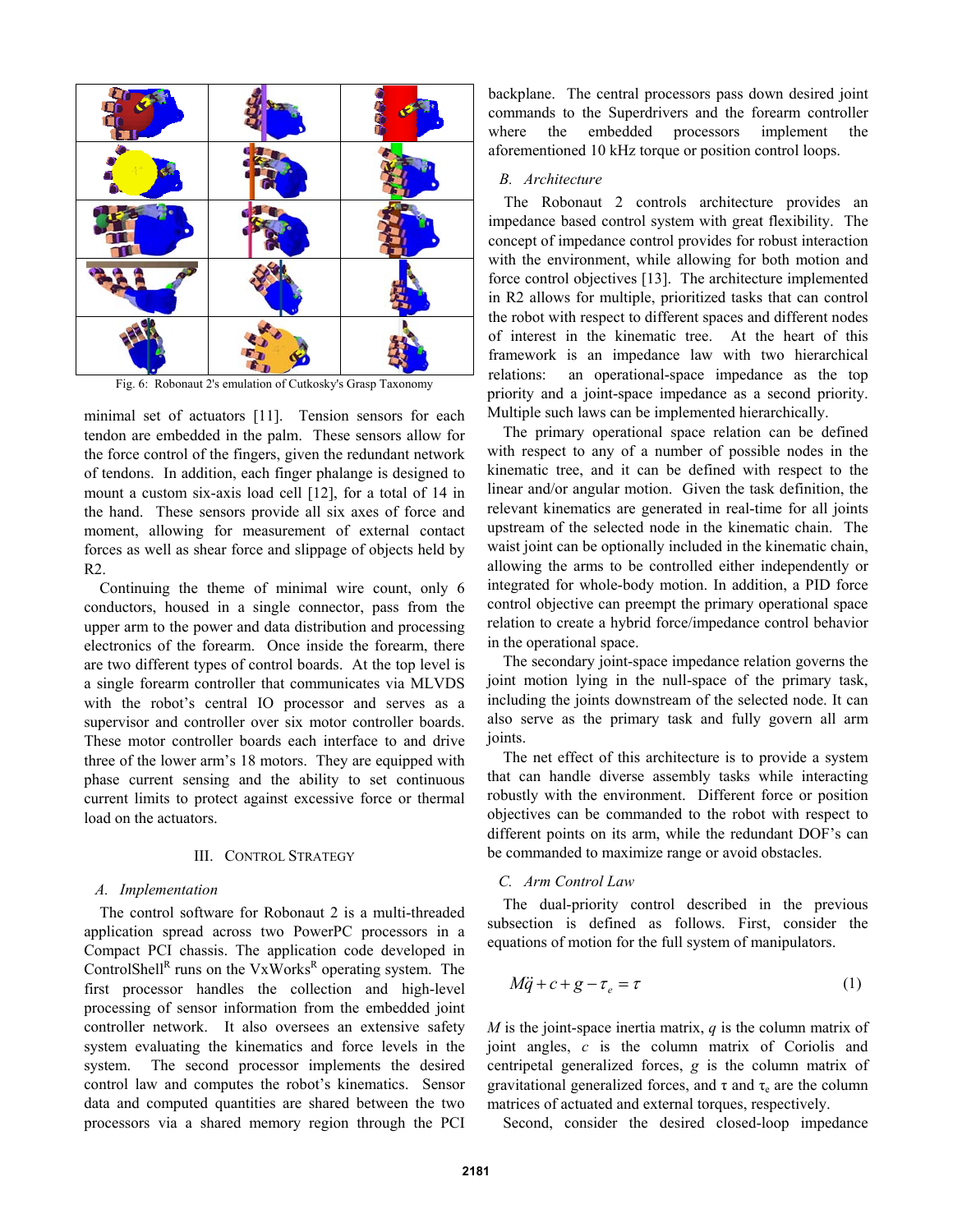relations for both the operational and joint spaces.

$$
M_o \ddot{x} + B_o \dot{x} + K_o \Delta x = F_e
$$
  
\n
$$
M_j \ddot{q} + B_j \dot{q} + K_j \Delta q = \tau_e
$$
\n(2)

 $M<sub>o</sub>$ ,  $B<sub>o</sub>$ , and  $K<sub>o</sub>$  represent the desired operational-space inertia, damping, and stiffness matrices, respectively. *Mj*, *Bj*, and *Kj* represent the desired joint-space inertia, damping, and stiffness matrices, respectively. *x* and  $F_e$  represent the operational-space coordinates and corresponding external forces, respectively, and the  $\Delta$  indicates the error in the respective variable with respect to its desired value.

To eliminate the need for sensing external torques, the impedance inertias are set to the passive inertia of the system:  $M_o = M$ ,  $M_j^{-1} = J M^T J^T$ . The full solution for this dual-priority impedance control law is presented in [14]. For the sake of the implementation, the following approximation is employed in R2 to eliminate the need for the inertia matrix.

$$
\tau = -J^T (B_o \dot{x} + K_o \Delta x) - N (B_j \dot{q} + K_j \Delta q) + g
$$
  
\n
$$
N = I - J^+ J
$$
\n(3)

*J* is the Jacobian matrix mapping joint velocities to operational-space velocities and *N* is the null-space projection matrix for *J*.

 A closed-loop analysis shows that this control law provides the desired joint-space impedance relation (2) projected into the null-space; in the range-space, it provides the desired operational-space impedance relation (2) with a disturbance from the null-space dynamics. The effects of this disturbance, as well as the effects of neglecting the Coriolis forces and the derivative of *J*, are negligible for R2's range of speeds.

A similar relationship to (3) is used for the hybrid force/impedance mode. A null-space projection matrix for the force task Jacobian is used to project the primary and secondary tasks into the force task's null-space.

# *D. Finger Control Law*

Since the fingers are actuated by coupled tendons, rather than independent drives, a special control law is needed. It turns out that the existing control laws for tendon-driven manipulators that employ tension feedback all actually control the manipulators in the tendon-space. These laws demonstrate a first-order coupled disturbance between the joints. Alternatively, the control law can be formulated in the *joint-space* to eliminate this coupled disturbance and increase the speed of the response. A full discussion is available in [15]. The final control law presented here for the actuators implements an inner position control loop:

$$
p_c = p - k_d \dot{p} + \left[\frac{R}{W}\right]^T K_p \Delta \left(\frac{\tau}{t}\right),\tag{4}
$$

 $p$  and  $p_c$  represent the actual and commanded positions for

the actuators,  $R(n \times n+1)$  represents the kinematic mapping from tendon tensions (*f)* to joint torques, *W* is a row matrix selected orthogonal to  $R$ ,  $t$  is a scalar measure of the internal tension on the tendon network  $(t = Wf)$ , and  $K_p$  and  $k_d$  are constant gains.

#### IV. WORKING IN PROXIMITY TO HUMANS

Both industrial manipulators and R1 utilize kill switches or emergency stop buttons as part of their standard safety systems. In the case of an industrial manipulator, additional safety devices such as light curtains or sensor mats also provide power cutoffs in the event a human enters the robot's workspace. R2 has moved away from this paradigm. The impedance control strategy noted above limits the force that the robot applies to the environment. This ensures that when inadvertent human contact occurs, the resulting force felt by the person is comfortable and the robot can be easily restricted by just manually pushing its limb out of the way.

In parallel to R2's torque control are software monitoring routines that use multiple force sensors in the robot's arms in addition to the arm and waist joints' torque sensing to independently monitor the robot's forces. If a predefined limit is exceeded at either the joint or the arm level, the robot disengages motor power and stops. An array of additional software routines on several processors continuously checks the health and communication status of the two main force/torque monitoring loops. The result of this architecture is a triple redundant system to keep forces within allowable limits that has been approved to fly on the International Space Station without the need for an independent emergency stop button. Thus, what once served as an E-stop during development has been converted to a simple motion-stop, or M-stop. The robot operator has the discretion to use the M-stop as a convenience while running the robot, but crewmembers are allowed into the robot's workspace without having to use it.

# V. USER INTERFACE

One of the unique challenges of working with R2 is distilling the control of a complicated system into a userfriendly design. R1's telepresence control system [1] is easy to use, and definitely has a role, but it is best complimented by a higher-level interface. In industrial and commercial environments, suppliers have created interfaces to move, monitor, and manage standard robotic arms. Unfortunately, no commercial supplier offers a standard interface to control a 42 degree-of-freedom humanoid robot.

The custom R2 interface uses common elements such as buttons and sliders to provide the user with direct control over the basic functionality of the robot. These objects are organized by function and presented to the user based on the pre-determined needs of a variety of tasks. This simple interface enables novice users to perform basic tasks on the robot without requiring excessive training.

The interface uses a monitored network link to receive